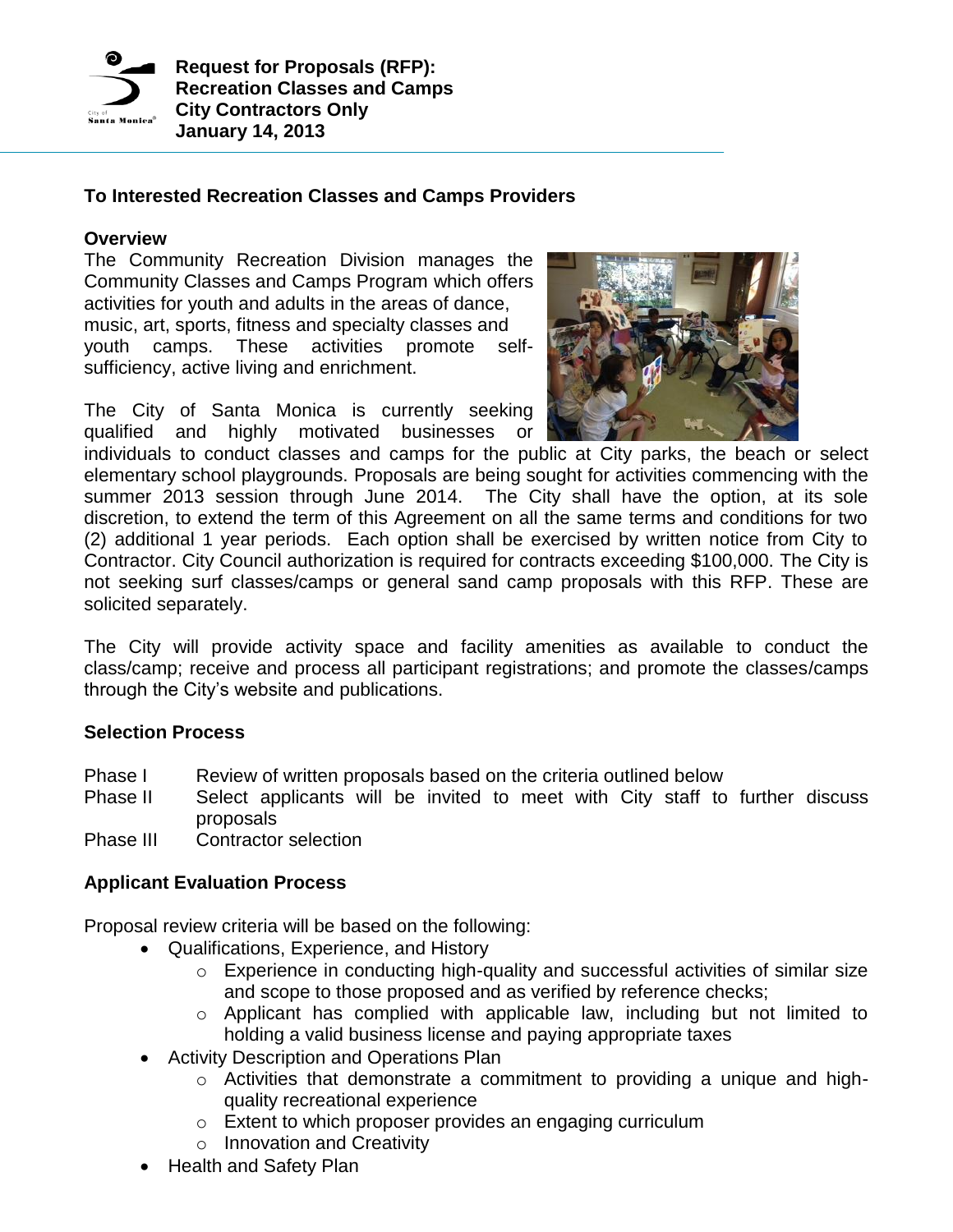- $\circ$  Activities that provide a safe and secure experience for participants
- Fees and Compensation
	- o Affordability of proposed participant fee
	- o Proposed percentage of revenue for the City
- Participant satisfaction Plan
	- o Review of past customer satisfaction ratings, complaint, claims
	- o Past performance with the City of Santa Monica, if applicable;
	- o Reference checks
- Employees and Volunteers
	- o Ability to ensure appropriate and highly trained staff and volunteers are utilized to conduct the activity
- Ability to finance and sustain the activities as described

The City retains the sole authority to select any number of qualified businesses or individuals and negotiate contract terms. The City reserves the right to reject any and all proposals. Receipt of any proposal pursuant to this Request for Proposal shall not constitute an implied intent to enter into a contract to conduct classes or camps for the City.

## **Submission Requirements:**

## **Summer 2013 Priority Deadline: Friday, February 1, 2013 @ 5:00pm. Submissions submitted after the deadline will receive less priority and might only be considered for future sessions.**

Proposals should be concise and adhere to the format set forth below. The City may request additional information and/or schedule meetings to clarify or elaborate on the proposal. Please include the section heading when providing the relevant information.

- 1. Experience and History:
	- Please describe your experience with regard to the development, management, and operation of classes or camps as proposed, including the number of years of experience.
	- State the names of any similar entities you have managed or owned
	- Certifications and professional affiliations
	- Operation locations
	- Partnerships
	- Program Specialty
	- Student enrollment over the last three years
- 2. Activity Description and Operations Plan: Describe your proposed classes or camps
	- Goals and objectives and what participants will achieve
	- Activity description
		- $\circ$  Structure of daily activities
		- o Focus and breadth of activities
		- $\circ$  Unique elements of the activities
	- Maximum and minimum student enrollment for each activity
	- Target population (age)
- 3. Schedule: Describe the class/camp name(s), days and times proposed and location or facility for each.
- 4. Health and Safety Plan: Describe your ability to ensure the security and safety of participants: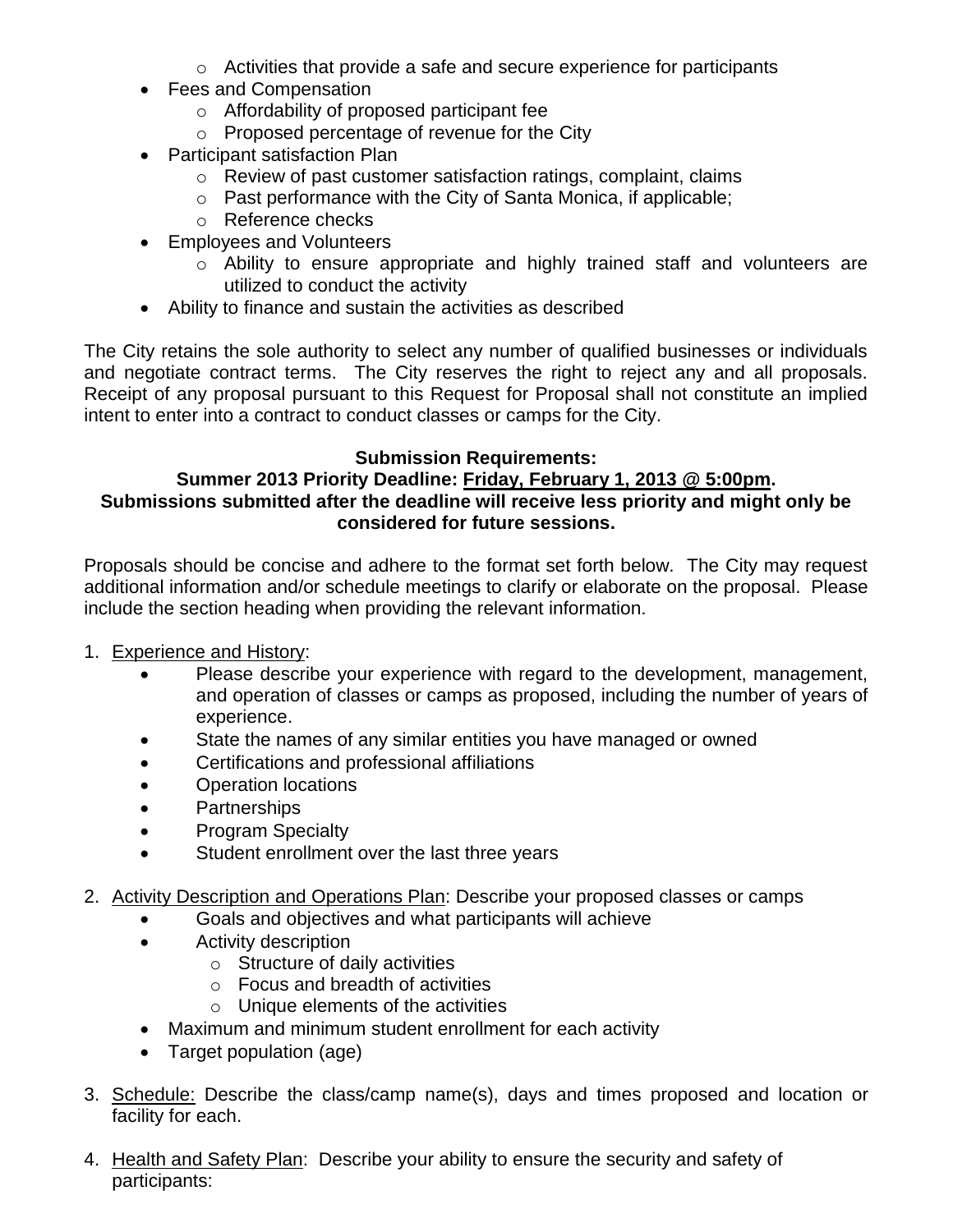- Emergency response plan, including parent notification process for youth participants
- Youth drop-off and pick-up monitoring
- Youth restroom breaks
- First aid or CPR certification requirements
- Safety gear requirements, if applicable
- 5. Class Fee: Each proposal must include a proposed fee for all classes. This proposed fee is for *each class meeting*. Please note, the City is seeking affordable classes. (The City may also charge participants an Administrative Fee (minimum \$3.00) per session for multi-week classes.)
- 6. Camp Fee: Each proposal must include a proposed fee for all camps. This proposed fee is for *each week* of camp. Please note that the City is seeking affordable camps. (The City may also charge participants an Administrative Fee (minimum \$3.00) per week.)
- 7. Proposed Compensation: Contractors shall receive a percentage of the Class and Camp Fees based on the resident rate (excluding the Administrative Fee) that is collected by the City. Please propose the percentage of the Class and Camp Fee you propose to receive.
- 8. Materials Fee: If you propose to charge a Materials Fee in addition to the Class or Camp Fee, state the rate and frequency this Materials Fee would be charged and describe what materials or supplies the participant will receive.
- 9. Outreach: Describe how you will partner with the City to promote the activities to the community including working with the City to develop outreach materials.
- 10.Adaptability: Explain your ability to adapt your class or camp for participants with physical, cognitive, sensory, mental, or other disabilities in addition to varying skill levels.
- 11. Employees and Volunteers: State whether you use paid employees or volunteers and provide the following:
	- Staff organization chart, including job titles and responsibilities
	- If using youth staff, indicate the age range and the roles they would plan
	- Instructor education and experience requirements
	- Instructor recruitment and screening process
	- Instructor training plan
- 12. Participant Satisfaction: Describe the success of previous activities of similar size and scope that you have managed and/or instructed. What was the impact on participants? How was success measured? Provide copies of survey results, if any. The City periodically conducts participant satisfaction surveys of classes and camps. This feedback may be used when considering issuing a contract or renewal. Explain any complaints or claims that have been made against your business within the last five years.
- 13.References: Provide a list of references that can substantiate the claims made in your proposal, including professional and client references. Please include any additional information that demonstrates your ability to provide a high-quality activity as proposed.
- 14.Budget: Include a detailed budget for the operation as proposed. You may use the sample below or provide an alternative of similar scope.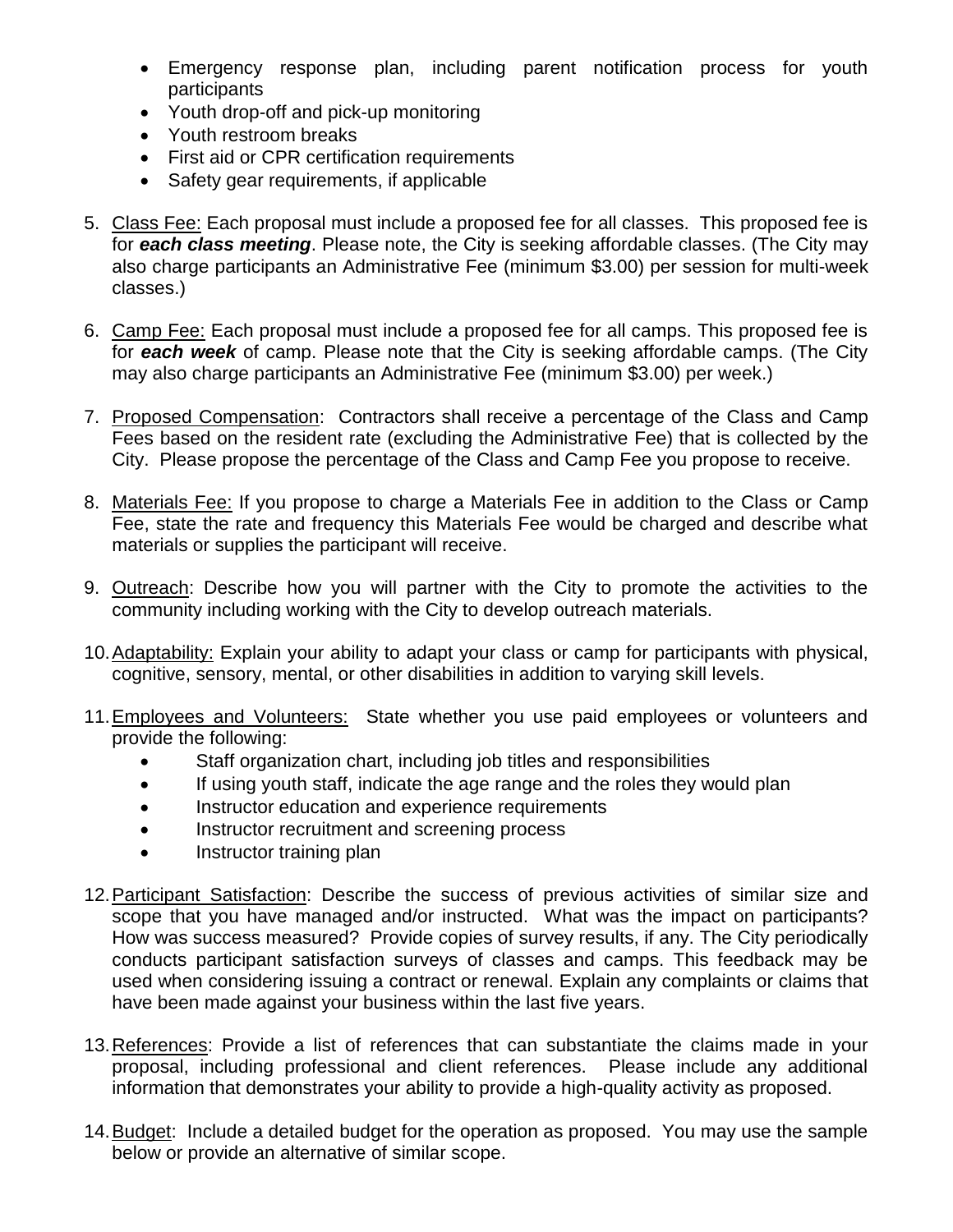#### **SAMPLE PROPOSED BUDGET**

#### **Applicant:**

Complete the revenue and expenses form below based on your best estimates for the activities proposed. Provide back-up information such as previous year's revenues and expenses to explain your estimate where available.

The City reserves the right to request additional information to substantiate the estimates provided herein.

| <b>Revenue</b>                                                                                                      |  |
|---------------------------------------------------------------------------------------------------------------------|--|
| Describe the estimated gross receipts that will be collected by City for each activity you propose.                 |  |
| Proposed participant fee per class meeting or week of camp, excluding the<br>Administrative Fee charged by the City |  |
| Gross Revenue to City per session (Class fee $x \#$ students $x \#$ class meetings)                                 |  |
| Amount Paid to Contractor (as % proposed)                                                                           |  |
| Materials Fee (if any)                                                                                              |  |
| Other Revenue, please describe below:                                                                               |  |
|                                                                                                                     |  |
|                                                                                                                     |  |
|                                                                                                                     |  |
|                                                                                                                     |  |
| <b>Gross Contractor Revenue</b>                                                                                     |  |

#### **Operating Expenses (Provide detailed description)**

**Sales and Marketing**

**Equipment and Supplies**

| <u> 1989 - Johann Barn, amerikan bernama di sebagai bernama dan bernama di sebagai bernama di sebagai bernama di</u> |  |
|----------------------------------------------------------------------------------------------------------------------|--|
| <u> 1989 - Johann Stoff, amerikansk politiker (d. 1989)</u>                                                          |  |
|                                                                                                                      |  |
| the control of the control of the control of the control of the control of the control of                            |  |
|                                                                                                                      |  |
|                                                                                                                      |  |
|                                                                                                                      |  |

**Personnel Expenses**

**Taxes and Insurance**

**Other** 

| <b>Total Operating Expenses</b> |  |
|---------------------------------|--|
|                                 |  |

**Contractor Net Profit (Revenue minus Operating Expenses) 0**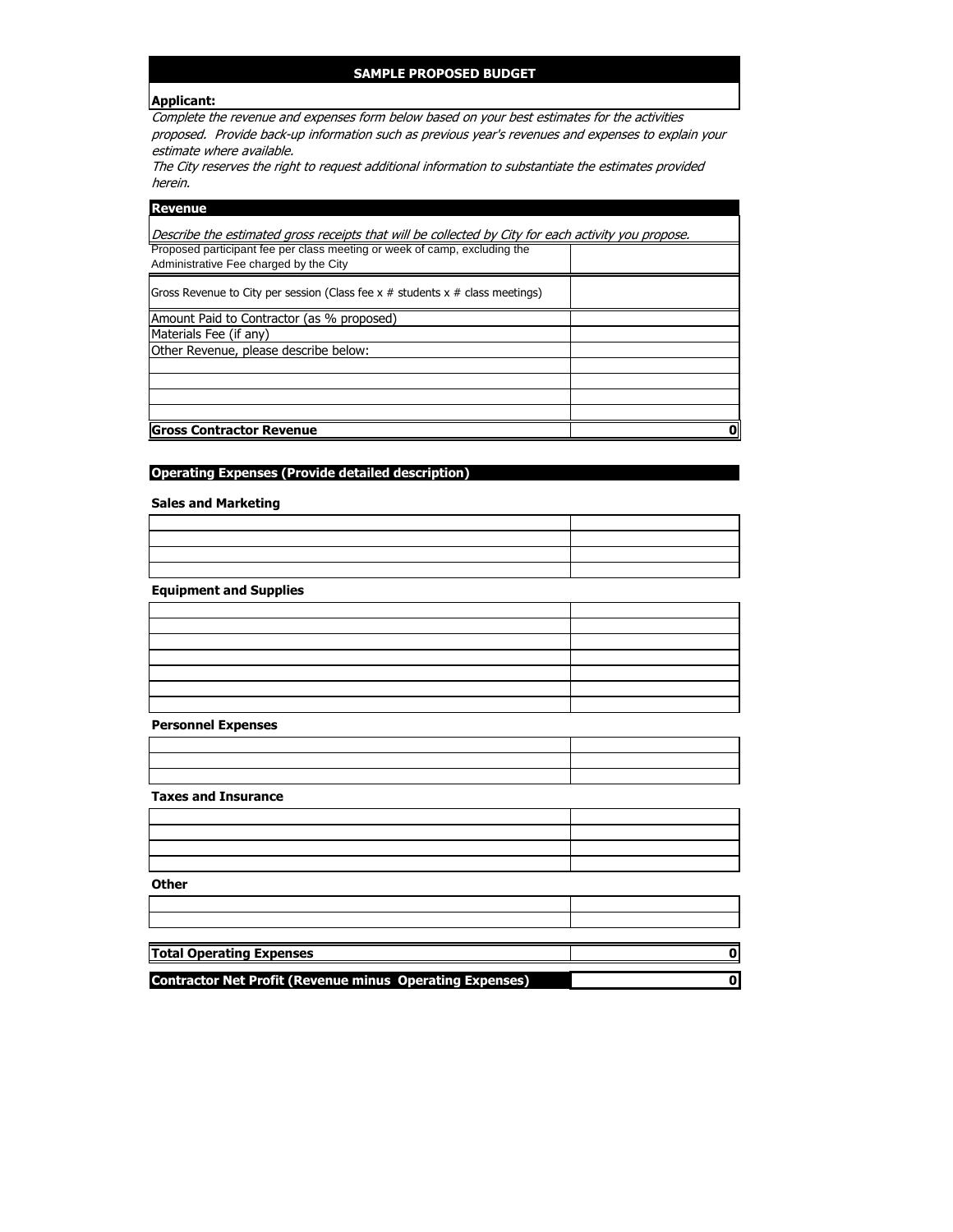# **Eligibility Requirements**

All contractors shall adhere to the following requirements:

- Obtain a valid Santa Monica Business License
- Complete and submit W9 Taxpayer Identification Number and Certification
- Adhere to regulations set forth by the Americans with Disabilities Act (ADA).
- Annual fingerprint and background clearance ("Live Scan") through the Santa Monica Police Department for all contractors, employees and volunteers conducting classes/camps. The per person fee (approximately \$80.70/person) for each background check shall be the sole responsibility of the Contractor. Information on the City's Live Scan process and associated costs can be found at <http://santamonicapd.org/livescan.aspx>
- Notifications of relevant convictions are sent to the City by the California Department of Justice, Bureau of Criminal Identification. If awarded a contract, the contractor, all employees and volunteers are required to provide information pertaining to all convictions, unless sealed or expunged.
- May be subject to the City of Santa Monica Living Wage Ordinance if the contract amount exceeds \$54,200. Note: this rate may adjust each July 1<sup>st</sup>.
- Sign an Oaks Initiative Disclosure Form if the total amount of the contract exceeds \$25,000.

Instructor Agreement: Applicants selected to be a City Contractor will be required to sign an Instructor Agreement. Please cut and paste the link below into your browser to view the sample agreement.

<http://www.smgov.net/uploadedFiles/Departments/CCS/InstructorAgreement.pdf>

## **Instructor Insurance Requirements**

Instructor shall procure and maintain for the duration of the contract insurance against claims for injuries to persons or damages to property that may arise from or in connection with the performance of the work hereunder and the results of that work by the Instructor, its agents, representatives, employees or subcontractors.

## Minimum Scope/Limits of Insurance

1. Commercial General Liability (CGL): Insurance Services Office Form CG 00 01 covering GCL on an "occurrence" basis, including products-completed operations and personal & advertising injury, with limits of no less than \$1,000,000 per occurrence.

2. Workers' Compensation and Employer's Liability Insurance: Workers' Compensation insurance as required by the State of California and Employer's Liability Insurance with limits of no less than \$1,000,000 per accident for bodily injury or disease (see footnote #1).

If the Instructor maintains higher limits than the minimums shown above, the City of Santa Monica requires and shall be entitled to coverage for the higher limits maintained by the Instructor.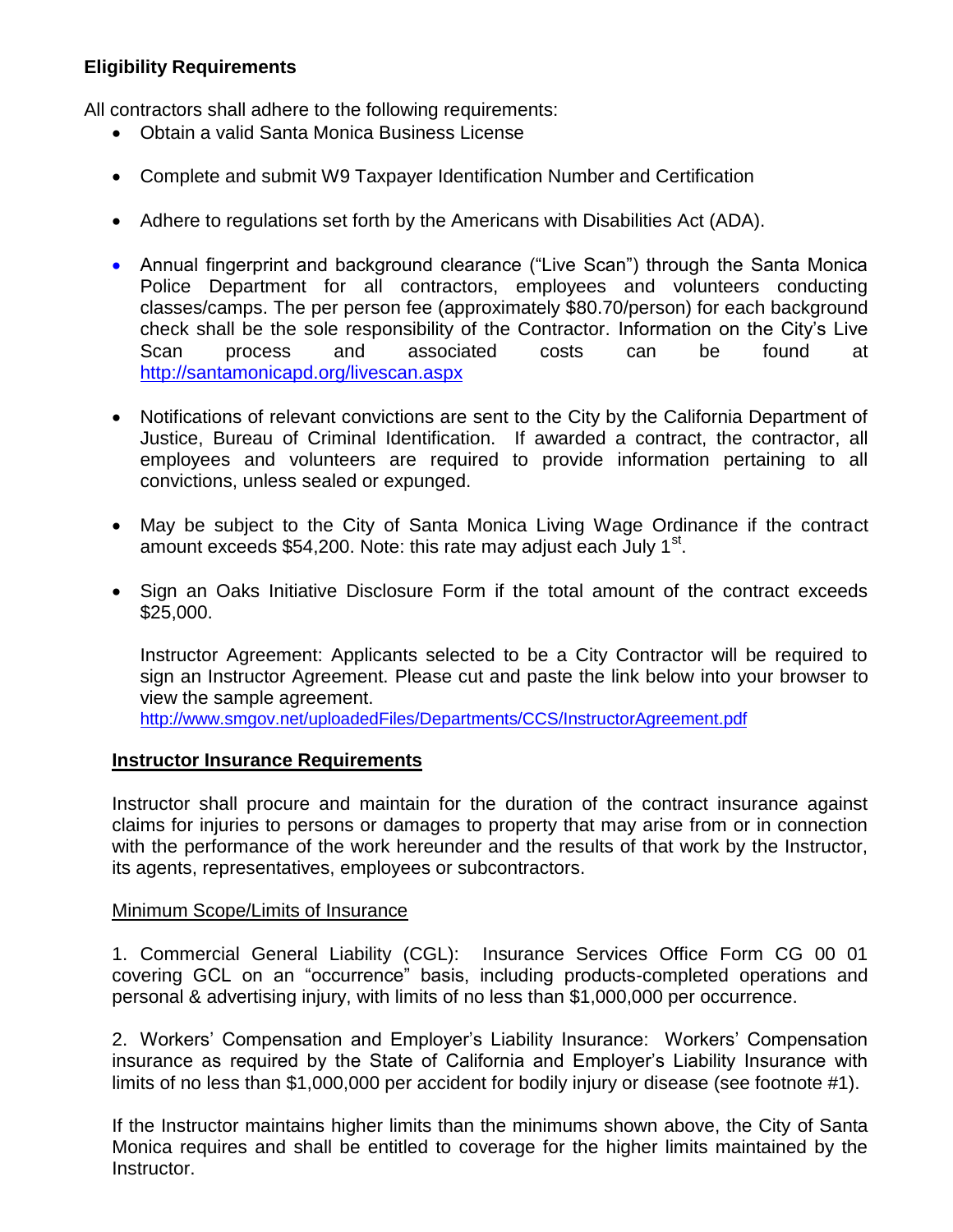#### Other Insurance Provisions

1. The insurance policies are to contain, or be endorsed to contain, the following provisions:

a. Additional Insured Status (CGL policy): The City of Santa Monica, its officers, officials, employees and volunteers are to be covered as additional insureds on the CGL policy with respect to liability arising out of work or operations performed by or on behalf of Instructor including materials, parts or equipment furnished in connection with such work or operations.

b. Primary Coverage (all policies): For any claims related to this contract, the Instructor's insurance shall be primary as respects the City of Santa Monica, its officers, officials, employees and volunteers. Any insurance or self-insurance maintained by the City of Santa Monica, its officers, officials, employees or volunteers shall be in excess of the Instructor's insurance and shall not contribute with it.

c. Notice of Cancellation (all policies): Each insurance policy required herein shall state that coverage shall not be cancelled except after notice has been given to the City of Santa Monica.

d. Waiver of Subrogation (all policies): Instructor hereby grants to the City of Santa Monica a waiver of any right of subrogation which any insurer of said Instructor may acquire against the City of Santa Monica by virtue of payment of any loss. Instructor agrees to obtain any endorsement that may be necessary to effect this waiver of subrogation, but this provision applies regardless of whether or not the City of Santa Monica has received the a waiver of subrogation endorsement from the insurer.

#### Acceptability of Insurers

Insurance is to be placed with insurers with a current a current A.M. Best rating of no less than A: VII, unless otherwise acceptable to the City of Santa Monica.

#### Verification of Coverage

Instructor shall furnish the City of Santa Monica with original certificates and amendatory endorsements or copies of the applicable policy language providing the insurance coverage required herein. All certificates and endorsements are to be received and approved by the City of Santa Monica before work commences. However, failure to obtain required documents prior to the work beginning shall not waive the Instructor's obligation to provide them. The City of Santa Monica reserves the right to require complete, certified copies of all required insurance policies, including the endorsements required herein, at any time.

Footnotes

<sup># 1:</sup> Workers' Compensation insurance is not required if the Instructor does not have employees. The Instructor must, however, execute the City's Workers' Compensation Coverage Exemption Form.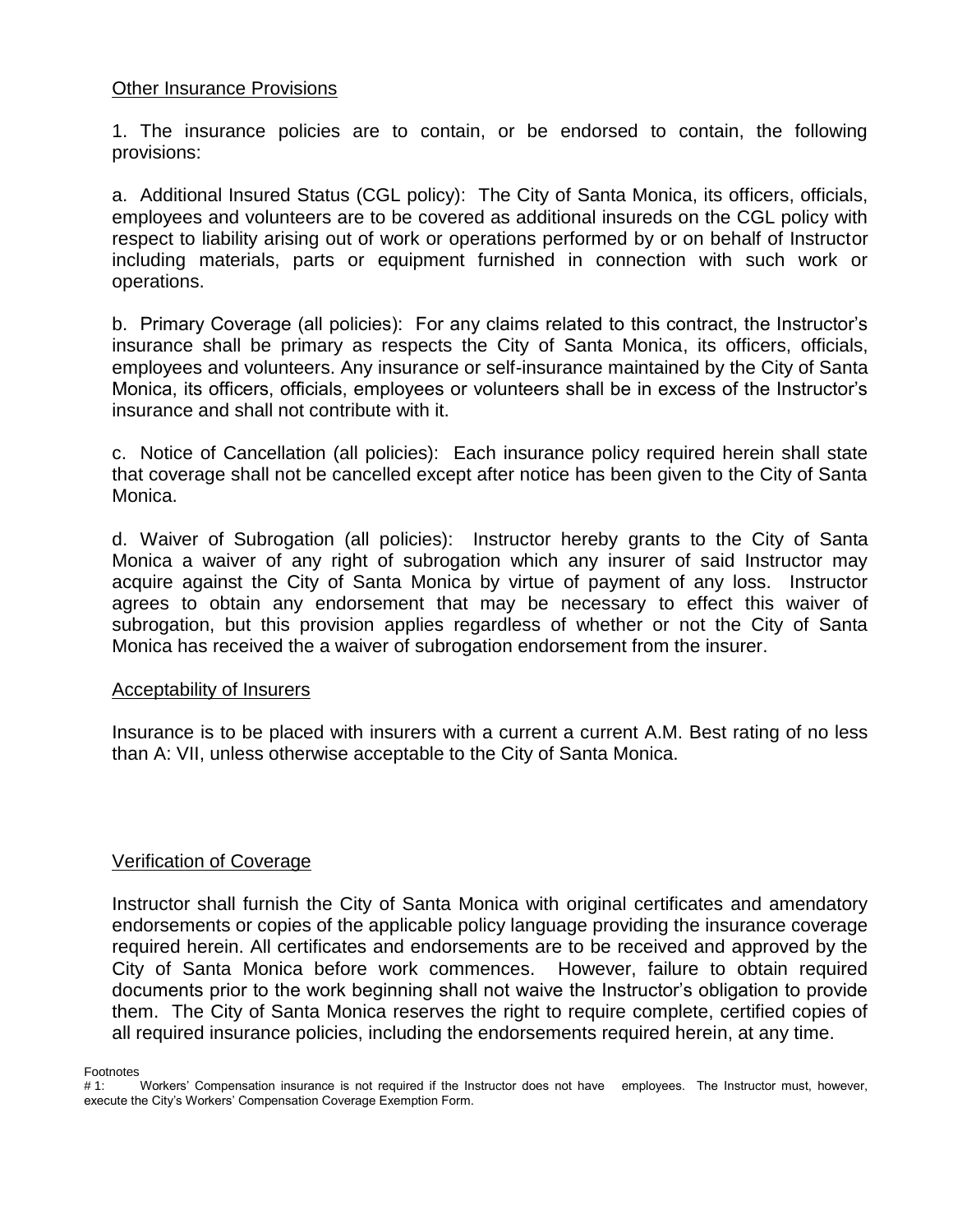Read the contract terms and conditions carefully as no material changes will be made to these conditions. No exceptions. Questions

Questions regarding this Request for Proposals should be submitted in writing to:

communityclasses@smgov.net. All questions and responses will be posted at http://recreation.smgov.net thereby making all information available to all potential applicants. All questions are due by Tuesday, January 22, 2013 at 6:00pm. Answers will be posted by Monday, January 28, 2013 at 6:00pm

# **Submission Priority Deadline**

## **Friday, February 1, 2013 by 5:00pm**

Submissions for future sessions accepted on a rolling basis.

The City, in compliance with its Sustainable City Program, is encouraging the use of recycled and tree-free products. Please do not use plastic bindings, plastic page covers, or laminated pages.

To aid in the selection process, please submit two double sided copies of the proposal and hand deliver or mail to:

**City of Santa Monica Community Classes and Camps Program 1527 4th Street, Room 106 Santa Monica, CA 90401**

**NO FAXES OR EMAILS WILL BE ACCEPTED.**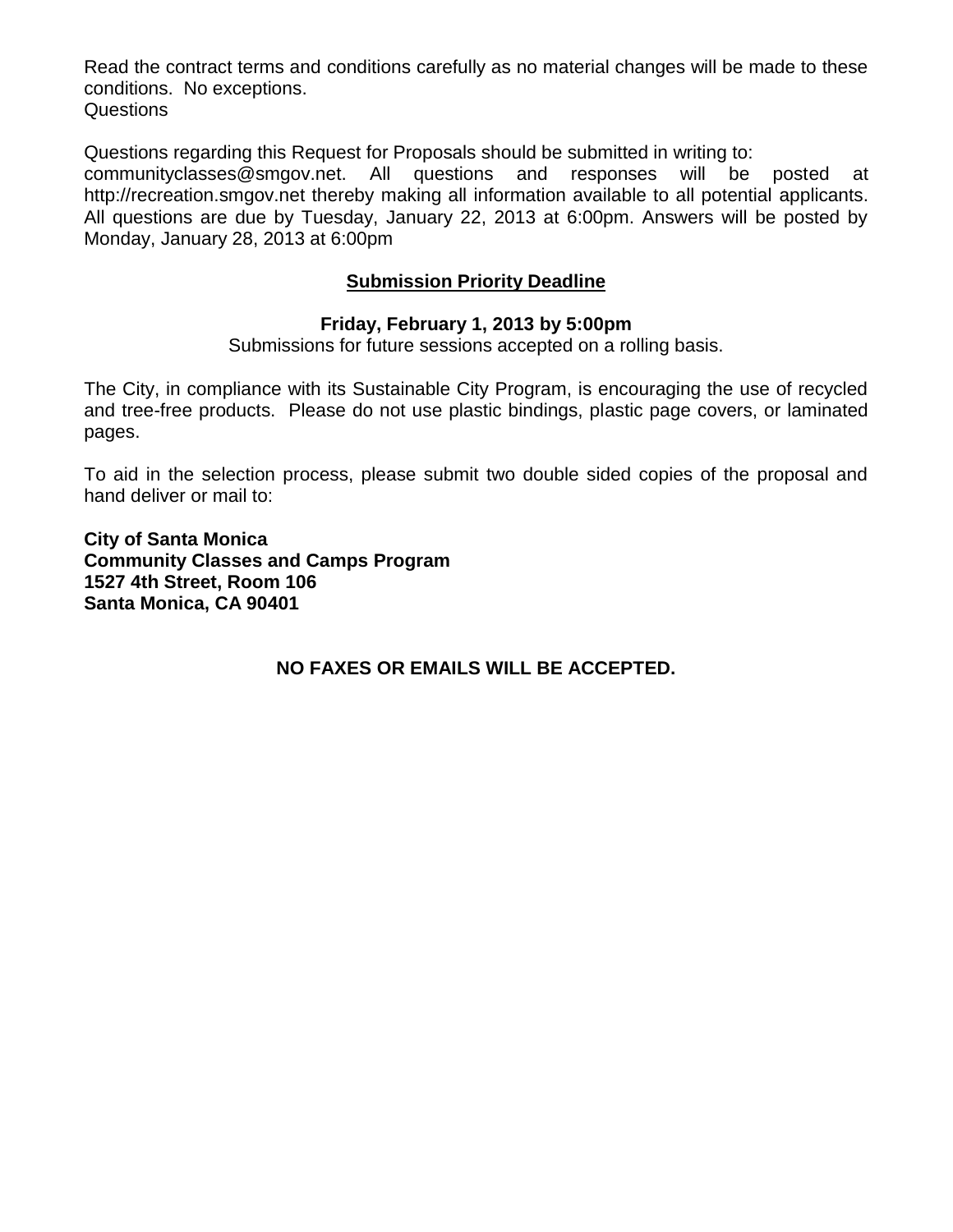#### **CITY OF SANTA MONICA BUSINESS LICENSE & INSURANCE REQUIREMENTS**

#### **WHO NEEDS A BUSINESS LICENSE?**

The City of Santa Monica Municipal Code requires all businesses operating or located in Santa Monica to obtain a business license. A separate business license is required for each location and for each business activity operated in Santa Monica. The license period is July 1<sup>st</sup> through June 30<sup>th</sup> of each year.

#### **Check where applicable:**

1. Do you come into the City of Santa Monica to conduct business?

Yes No

2. Do you deliver parts and/or products in your own company vehicle?

**The Second Second Second Second Second Second Second Second Second Second Second Second Second Second Second Second Second Second Second Second Second Second Second Second Second Second Second Second Second Second Second** 

**If you checked "yes" to either question, please refer to the information below for business license & insurance requirements.**

- If you come into the City of Santa Monica to conduct business, you will be required to have a City of Santa Monica business license **AND** insurance (see below for descriptions).
- If you deliver parts and/or products in your own company vehicle and do not perform any service except delivery, you will be required to have a City of Santa Monica delivery license **ONLY**.

#### BUSINESS/DELIVERY LICENSE

Please call 310-458-8745 or visit our website for further information at: **[www.businesslicense.smgov.net](http://www.businesslicense.smgov.net/)**

## **BUSINESS LICENSE APPLICATION**

[APPLY ON-LINE](https://lforms.smgov.net/cgi-bin/bla/bla.pl) 

# **DOWNLOAD FORMS TO MAIL IN OR APPLY IN PERSON**

- If your business is located at a commercial location in Santa Monica, download and complete the [COMMERCIAL BUSINESS LICENSE APPLICATION.](http://www.smgov.net/uploadedFiles/Departments/Finance/buslic/Application%20-%2007-01-2010-COMMERCIAL%20LOC%20fillable.pdf)
- If your business is operated from your residence in Santa Monica, download and complete the [RESIDENTIAL BUSINESS LICENSE APPLICATION.](http://www.smgov.net/uploadedFiles/Departments/Finance/buslic/Application%20-%2007-01-2010-RESIDENTIAL%20LOC%20fillable.pdf)
- If your business is located outside of Santa Monica and you come into the City to perform work or provide services, download and complete the [OUT-OF-CITY BUSINESS LICENSE](http://www.smgov.net/uploadedFiles/Departments/Finance/buslic/Application%20-%2007-01-2010%20OC-GENERIC%20fillable.pdf)  [APPLICATION.](http://www.smgov.net/uploadedFiles/Departments/Finance/buslic/Application%20-%2007-01-2010%20OC-GENERIC%20fillable.pdf)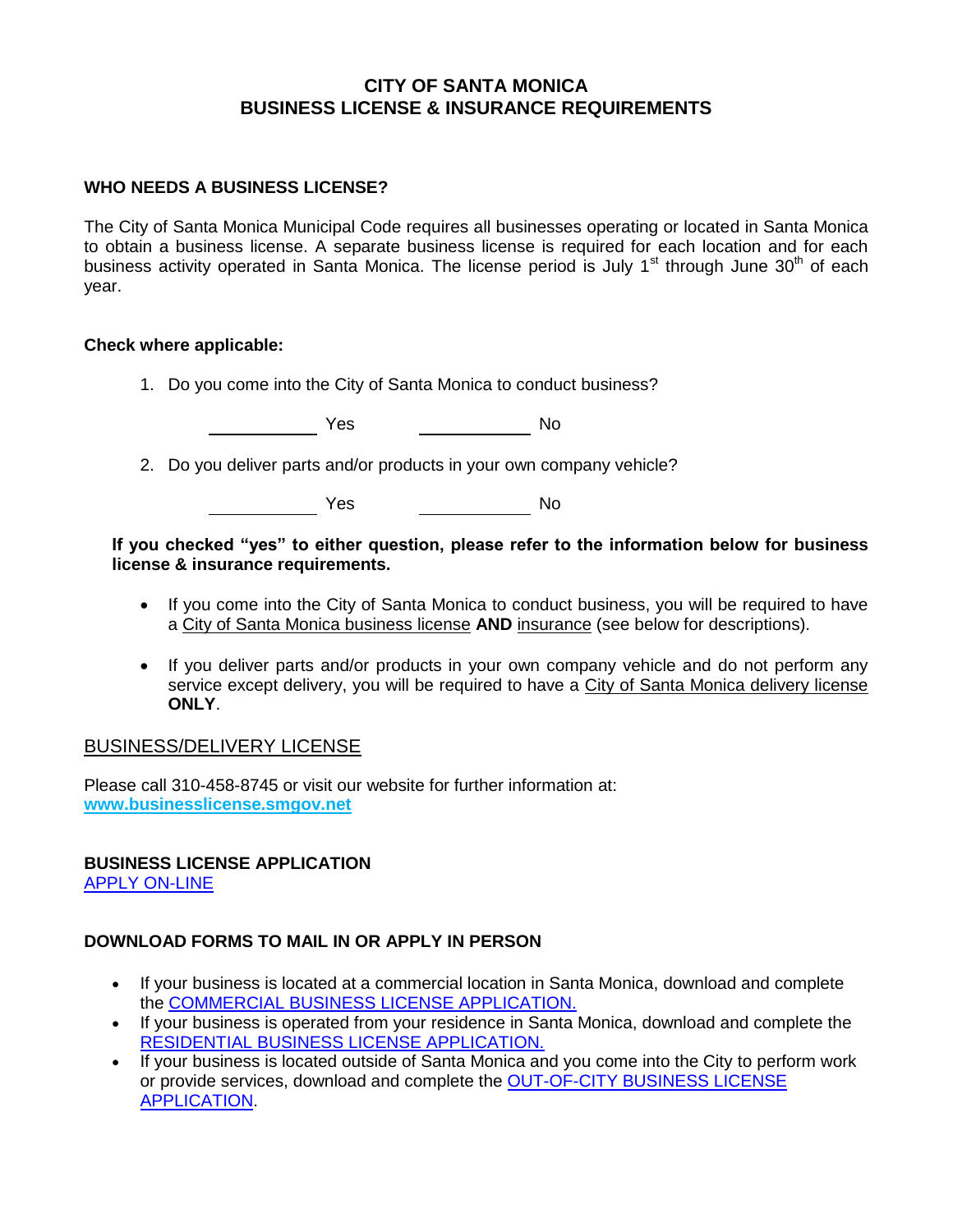#### **NON COLLUSION AFFIDAVIT TO ACCOMPANY PROPOSALS OR BIDS**

STATE OF CALIFORNIA } COUNTY OF LOS ANGELES }

, being first duly sworn, deposes, and says: that She/He is:

(Insert "Sole Owner," "A Partner", "President," "Secretary," or other proper title)

of

# (Insert name of bidder)

Who submits herewith to the City of Santa Monica the attached proposal; that He, She, It, or They is (are) the person(s) whose name(s) is (are) (strike out words not appropriate) signed to the hereto attached proposal; that said proposal is genuine; that the same is not sham or collusive; that all statements of fact therein are true; that such proposal was not made in the interest or on behalf of any person, partnership, company, association, organization or corporation not therein named or disclosed.

Affiant further deposes and says: that the bidder has not directly or indirectly by agreement, communication or conference with anyone attempted to induce action prejudicial to the interests of the public body which is to award the contract or of any other bidder, or anyone else interested in the proposed contract; that the bidder has not in any manner sought by collusion to secure for himself, herself, itself, or themselves, an advantage over any other bidder. (strike out words not appropriate)

Affiant further deposes and says that prior to the public opening and reading of bids the said bidder:

- (a) Did not, directly or indirectly, induce or solicit anyone else to submit a false or sham bid;
- (b) Did not, directly or indirectly, collude, conspire, connive or agree with anyone else that said bidder or anyone else would submit a false or sham bid, or that anyone should refrain from bidding or withdraw his bid;
- (c) Did not, in any manner, directly or indirectly, seek by agreement, communication or conference with anyone to raise or fix any overhead, profit or cost element of his, her, its, their price, or of that of anyone else; and
- (d) Did not, directly or indirectly, submit his, her, its, or their bid price or any breakdown thereof, or the contents thereof, or divulge information or data relative thereto, to any corporation, partnership, company, association, organization, bid, depository, or to any member or agent thereof, or to any individual or group of individuals, except to the awarding authority or to any person or persons who have a partnership or other financial interest with said bidder in his, her, its, or their business. (strike out words not appropriate)

I declare under penalty of perjury that the foregoing is true and correct.

\_\_\_\_\_\_\_\_\_\_\_\_\_\_\_\_\_\_\_\_\_\_\_\_\_\_\_\_ \_\_\_\_\_\_\_\_\_\_\_\_\_\_\_\_\_\_\_\_\_\_\_\_\_\_\_\_\_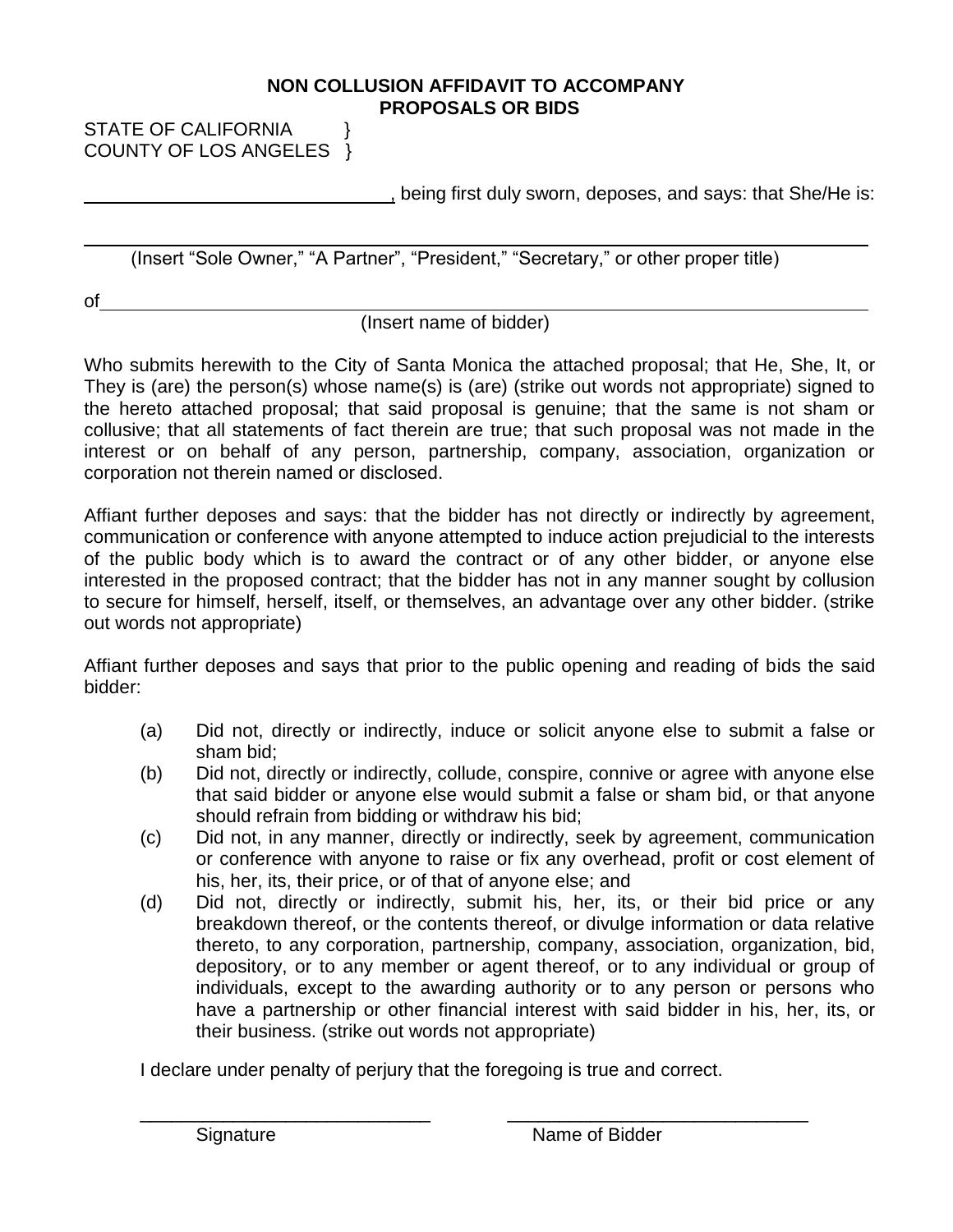#### **CITY OF SANTA MONICA OAKS INITIATIVE NOTICE**

#### NOTICE TO APPLICANTS, BIDDERS, PROPOSERS AND OTHERS SEEKING DISCRETIONARY PERMITS, CONTRACTS, OR OTHER BENEFITS FROM THE CITY OF SANTA MONICA

Santa Monica's voters adopted a City Charter amendment commonly known as the Oaks Initiative. It prohibits a public official from receiving specified personal benefits from a person or entity after the official votes, or otherwise takes official action, to award a "public benefit" to that person or entity. Examples of a "public benefit" include public contracts to provide goods or services worth more than \$25,000 or a land use approval worth more than \$25,000.

The Oaks Initiative requires the City to provide this note and information about the Initiative's requirements. An information sheet on the Oaks Initiative is attached. You may obtain a full copy of the Initiative's text from the City Clerk.

In order to facilitate compliance with the requirements of the Oaks Initiative, the City compiles and maintains certain information. That information includes the name of any person who is seeking a "public benefit." If the "public benefit" is sought by an entity, rather than an individual person, the information includes the name of every: (a) trustee, (b) director, (c) partner, (d) officer, or (e) ten percent interest in the entity. Therefore, if you are seeking a "public benefit" covered by the Oaks Initiative, you must supply that information on the Oaks Initiative Disclosure Form.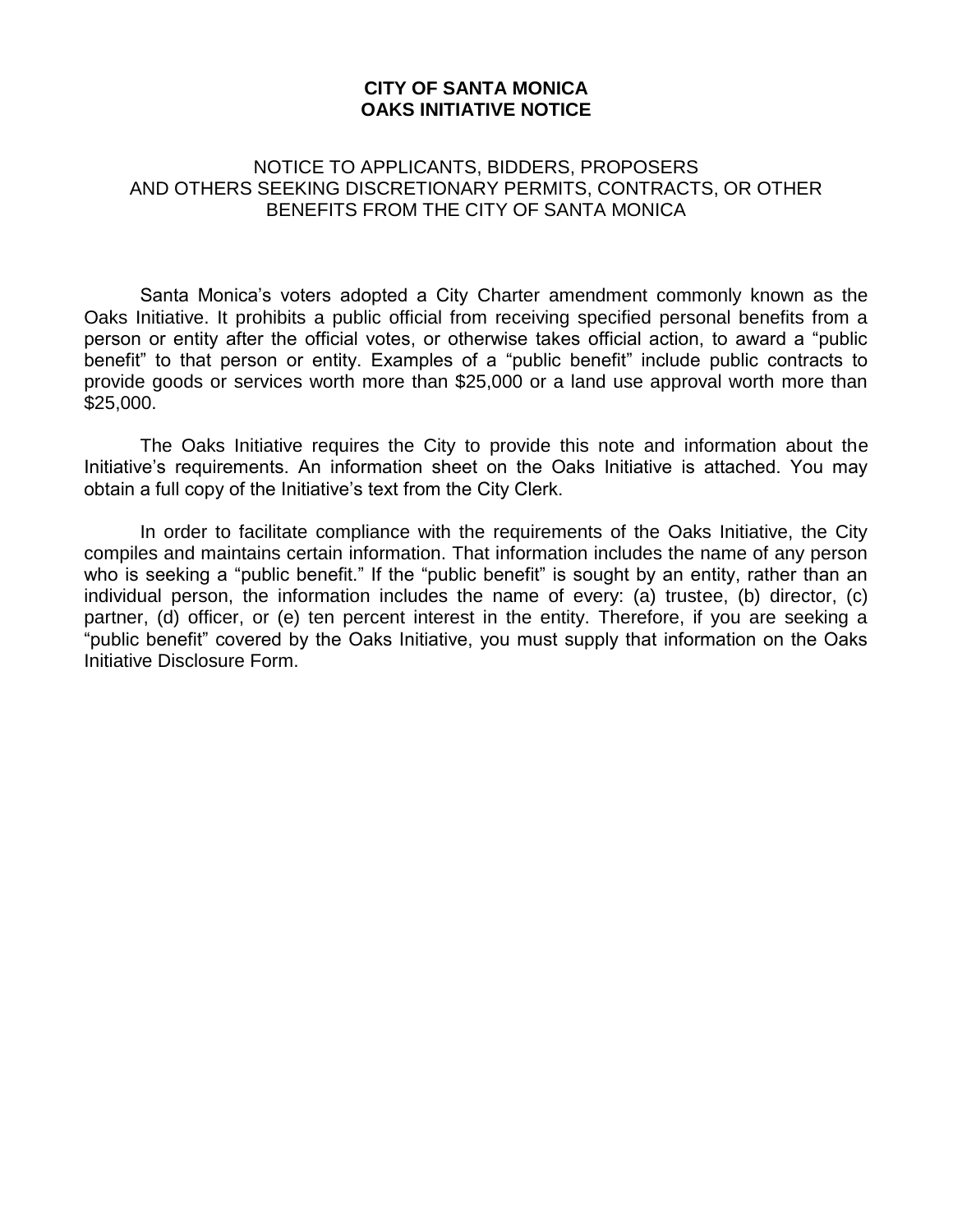

# **CITY OF SANTA MONICA OAKS INITIATIVE DISCLOSURE FORM**

All persons or entities receiving public benefits defined below from the City of Santa Monica shall provide the names of trustees, directors, partners, and officers, and names of those with more than a 10% equity, participation or revenue interest. This information is required by City Charter Article XXII—Taxpayer Protection.

**Name of Entity: \_\_\_\_\_\_\_\_\_\_\_\_\_\_\_\_\_\_\_\_\_\_\_\_\_\_\_\_\_\_\_\_\_\_\_\_\_\_\_\_\_\_\_\_**

Name(s) of persons or entities receiving public benefit:

Name(s) of trustees, directors, partners, and officers:

Name(s) of those with more than a 10% equity, participation, or revenue interest:

| Public benefits include: |  |
|--------------------------|--|
|--------------------------|--|

- 1. Personal services contracts in excess of \$25,000 over any 12-month period;
- 2. Sale of material, equipment or supplies to the City in excess of \$25,000 over a 12-month period;
- 3. Purchase, sale or lease of real property to or from the City in excess of \$25,000 over a 12 month period;
- 4. Non-competitive franchise awards with gross revenue of \$50,000 or more in any 12-month period;
- 5. Land use variance, special use permit, or other exception to an established land use plan, where the decision has a value in excess of \$25,000;
- 6. Tax "abatement, exception, or benefit" of a value in excess of \$5,000 in any 12-month period; or
- 7. Payment of "cash or specie" of a net value to the recipient of \$10,000 in any 12-month period.

Prepared by:\_\_\_\_\_\_\_\_\_\_\_\_\_\_\_\_\_\_\_\_\_\_\_\_\_ Signature:\_\_\_\_\_\_\_\_\_\_\_\_\_\_\_\_\_\_\_\_\_\_\_\_\_\_\_\_\_\_\_\_\_\_\_\_

Date:\_\_\_\_\_\_\_\_\_\_\_\_\_\_\_\_\_\_\_\_\_\_\_\_\_\_\_\_\_\_ Title:\_\_\_\_\_\_\_\_\_\_\_\_\_\_\_\_\_\_\_\_\_\_\_\_\_\_\_\_\_\_\_\_\_

FOR CITY USE ONLY: Bid/PO/Contract # \_\_\_\_\_\_\_\_\_\_\_\_\_\_\_\_\_\_\_\_\_\_\_\_\_ Permit # \_\_\_\_\_\_\_\_\_\_\_\_\_\_\_\_\_\_\_\_\_\_\_\_\_\_\_\_\_\_\_\_\_\_\_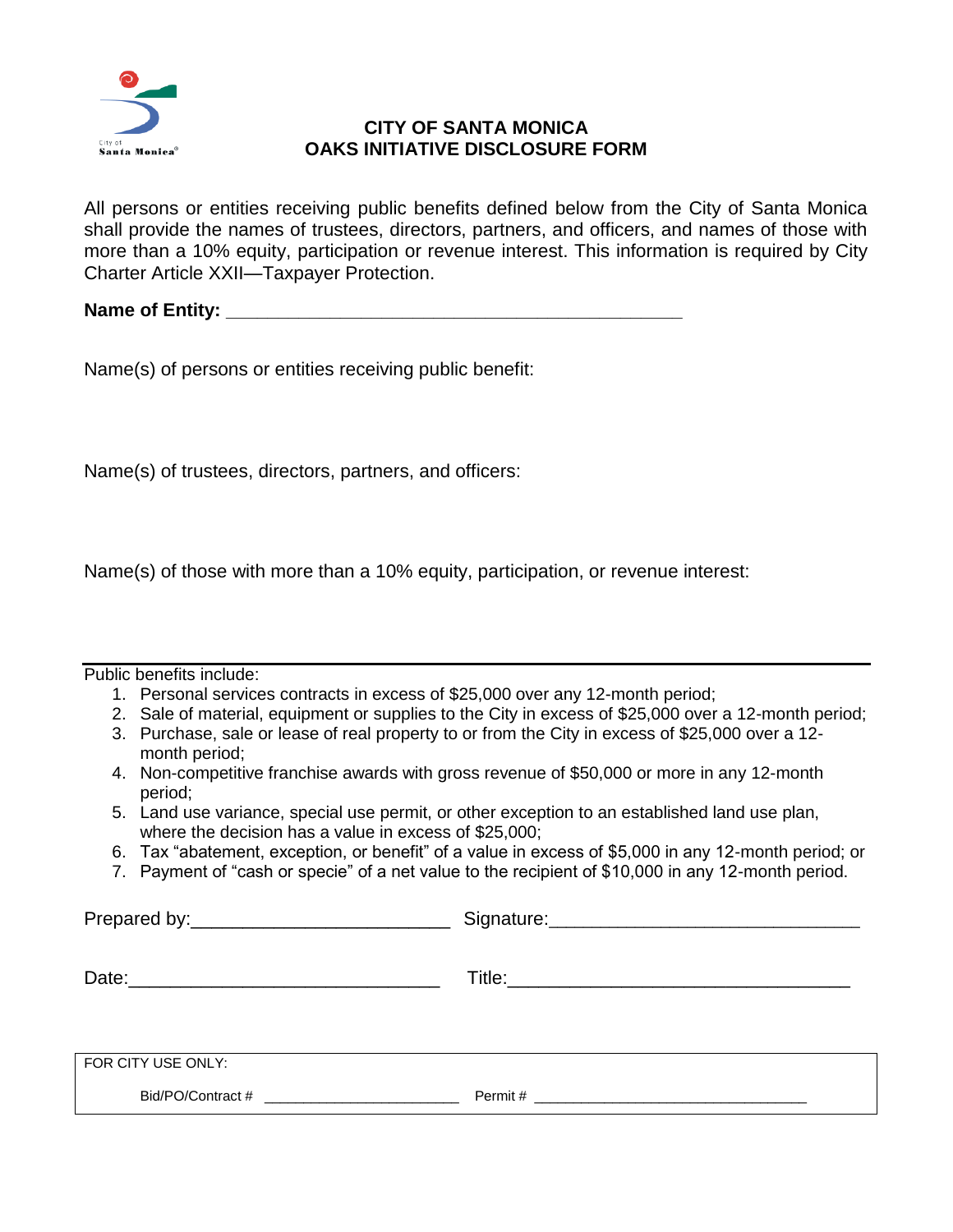## **CITY OF SANTA MONICA CITY POLICY ON DOING BUSINESS WITH ARIZONA FIRMS**

# NOTICE TO APPLICANTS, BIDDERS, PROPOSERS AND OTHERS SEEKING TO DO BUSINESS WITH THE CITY OF SANTA MONICA

The City Council of the City of Santa Monica adopted Resolution No. 10479 (CCS) on May 25, 2010, which requires a review of all current and likely future agreements and contracts with Arizona-based businesses to examine the feasibility of acquiring such products and services elsewhere while the Arizona law remains in effect.

Additionally, vendors offering goods or services to the City of Santa Monica must complete and sign the attached disclosure form; this applies to all solicitations, including but not limited to, bids and proposals. Please review, sign and submit the form with your bid packet prior to the closing date of bid.

Contractors that do not have headquarters in the State of Arizona and those that will not be working with Arizona-headquartered subcontractors to provide goods and/or services as specified in this solicitation will take priority in the bidding process. NOTE: Headquarter location or residency may not be considered as a factor if prohibited by applicable law.

Failure to return this form or inability to certify as to its provisions will render your bid or proposal non-responsive.

State of Arizona Disclosure Form - see next page.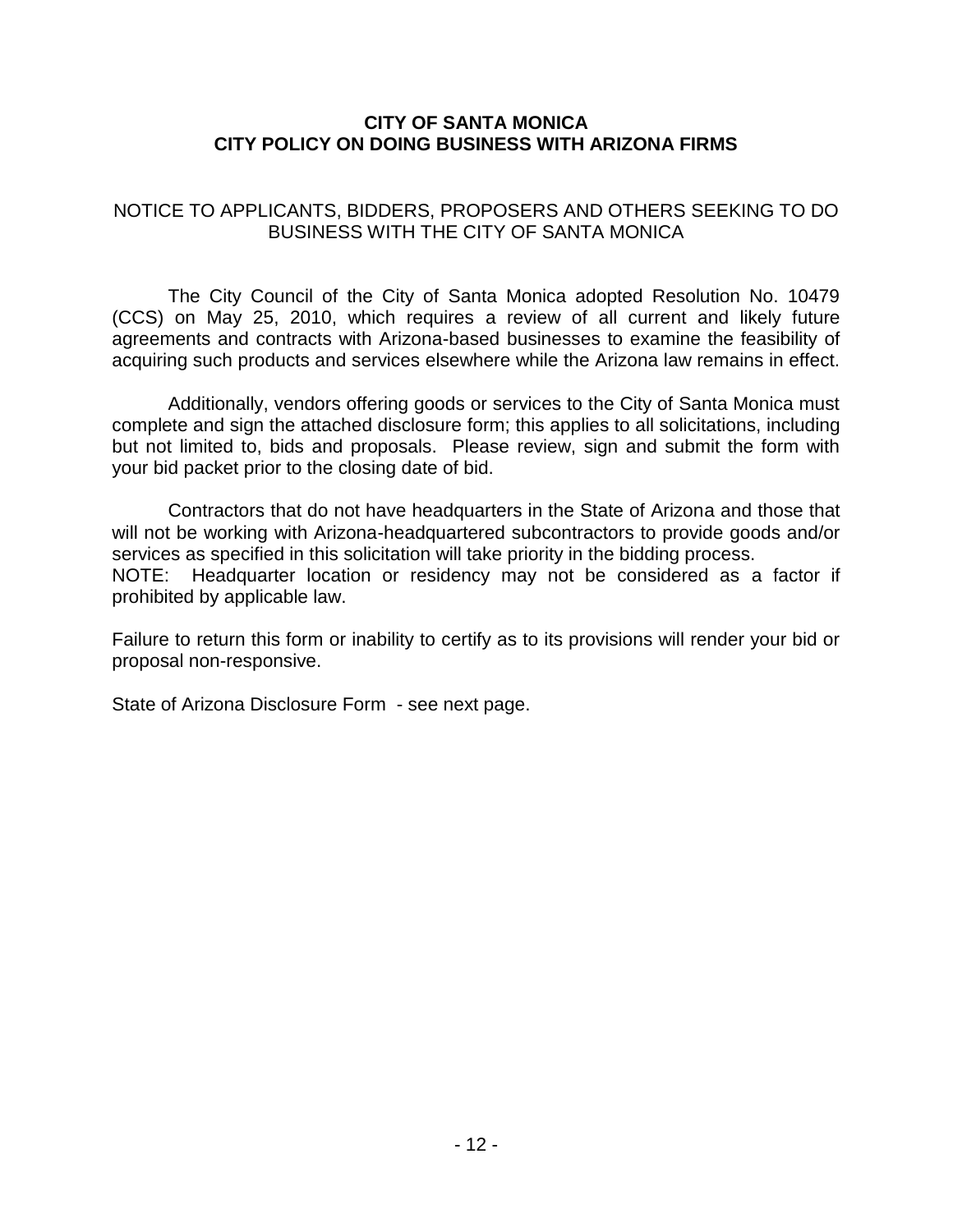

#### **CITY OF SANTA MONICA STATE OF ARIZONA DISCLOSURE FORM**

# **TO BE COMPLETED BY ALL VENDORS PROVIDING GOODS AND SERVICES TO THE CITY OF SANTA MONICA**

Headquarter location or residency may not be considered as a factor if prohibited by applicable law.

Please check the appropriate boxes below.

Our company's headquarters are located in the State of Arizona.

| No |  |
|----|--|
|----|--|

Goods or services pertaining to this solicitation will be provided by a subcontractor whose business is headquartered in the State of Arizona.

 $\Box$  Yes

 $\Box$  Yes

| ۰.<br>W<br>i |  |
|--------------|--|
|--------------|--|

If the response to the statement above was "yes", please list any and all subcontractors headquartered in the State of Arizona that may be providing goods or services (pertaining to this solicitation) to the City of Santa Monica. If more than one, attach a list of additional subcontractors, including the physical address of each location.

| Name of Subcontractor: |  |
|------------------------|--|
|                        |  |

Street Address: No. 2020 Street Address:

City: City: City: City: City: City: City: City: City: City: City: City: City: Code: City: City: City: City: City: City: City: City: City: City: City: City: City: City: City: City: City: City: City: City: City: City: City:

# **\*\*\* PORTION BELOW TO BE COMPLETED BY ALL VENDORS \*\*\***

\*\*\*\*\*\*\*\*\*\*\*\*\*\*\*\*\*\*\*\*\*\*\*\*\*\*\*\*\*\*\*\*\*\*\*\*\*\*\*\*\*\*\*\*\*\*\*\*\*\*\*\*\*\*\*\*\*\*\*\*\*\*\*\*\*\*\*\*\*\*\*\*\*\*\*\*\*\*\*\*\*\*\*\*\*\*\*\*\*\*\*\*\*\*\*\*\*\*\*\*

I declare under penalty of perjury under the laws of the State of California that the foregoing is true and correct.

|                                                    | _Title:_____________________      |
|----------------------------------------------------|-----------------------------------|
|                                                    |                                   |
|                                                    |                                   |
|                                                    |                                   |
| Telephone # (including area code): _______________ | Email: __________________________ |
| FOR CITY USE ONLY                                  |                                   |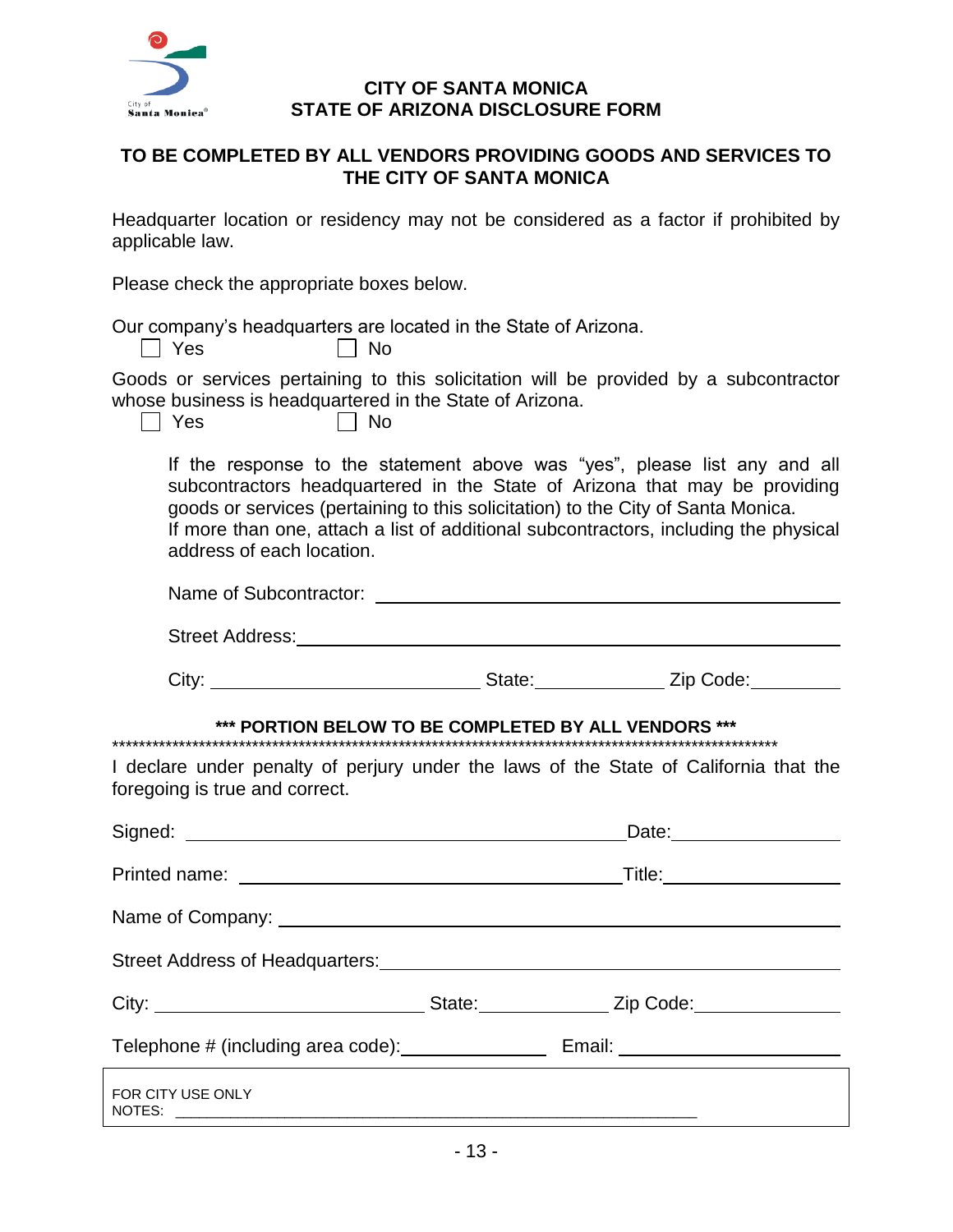#### **CITY OF SANTA MONICA LIVING WAGE ORDINANCE**

# NOTICE TO APPLICANTS, BIDDERS, PROPOSERS AND OTHERS SEEKING TO DO BUSINESS WITH THE CITY OF SANTA MONICA

#### THIS BID IS SUBJECT TO COMPLIANCE WITH THE CITY OF SANTA MONICA LIVING WAGE ORDINANCE (SEE BELOW).

The City of Santa Monica has adopted a Living Wage Ordinance, Chapter 4.65, which requires the payment of a specified minimum wage for work done pursuant to a services contract with the City where the contract amount is \$54,200 or more and requires that contractors also provide the same health care and other benefits to employees' same sex spouses and domestic partners as are provided to other employees' spouses. This Living Wage Ordinance applies to services provided by employees who do not actually work as a manager, supervisor, or confidential employee, and who is not required to possess an occupational license. The minimum wage is \$13.82 an hour for the period commencing from July 1, 2012, up through June 30, 2013. This minimum wage rate is adjusted annually each July 1. Questions concerning the Living Wage Ordinance may be directed to the City Finance Department at (310) 458-8281.

The Living Wage Ordinance applies the services sought pursuant to this bid and **bidders are required to prepare and return the Living Wage Certification Forms.** If the bidder is selected, the bidder must maintain payroll records that include, at minimum, the full name of each employee providing services under the contract, job classification and rate of pay. Bids that fail to include Certification Forms may be considered non-responsive and excluded from further consideration.

Please note that the Living Wage Ordinance sets the Minimum Wage at \$13.82 per hour and provides for an annual adjustment each July 1st, by an amount corresponding to the previous calendar year's change (January to January) in the Consumer Price Index for Urban Wage Earners and Clerical Workers in Los Angeles, Riverside and Orange Counties. **It has been determined that the minimum wage is \$13.82 an hour for the period commencing from July 1, 2012 through June 30, 2013.**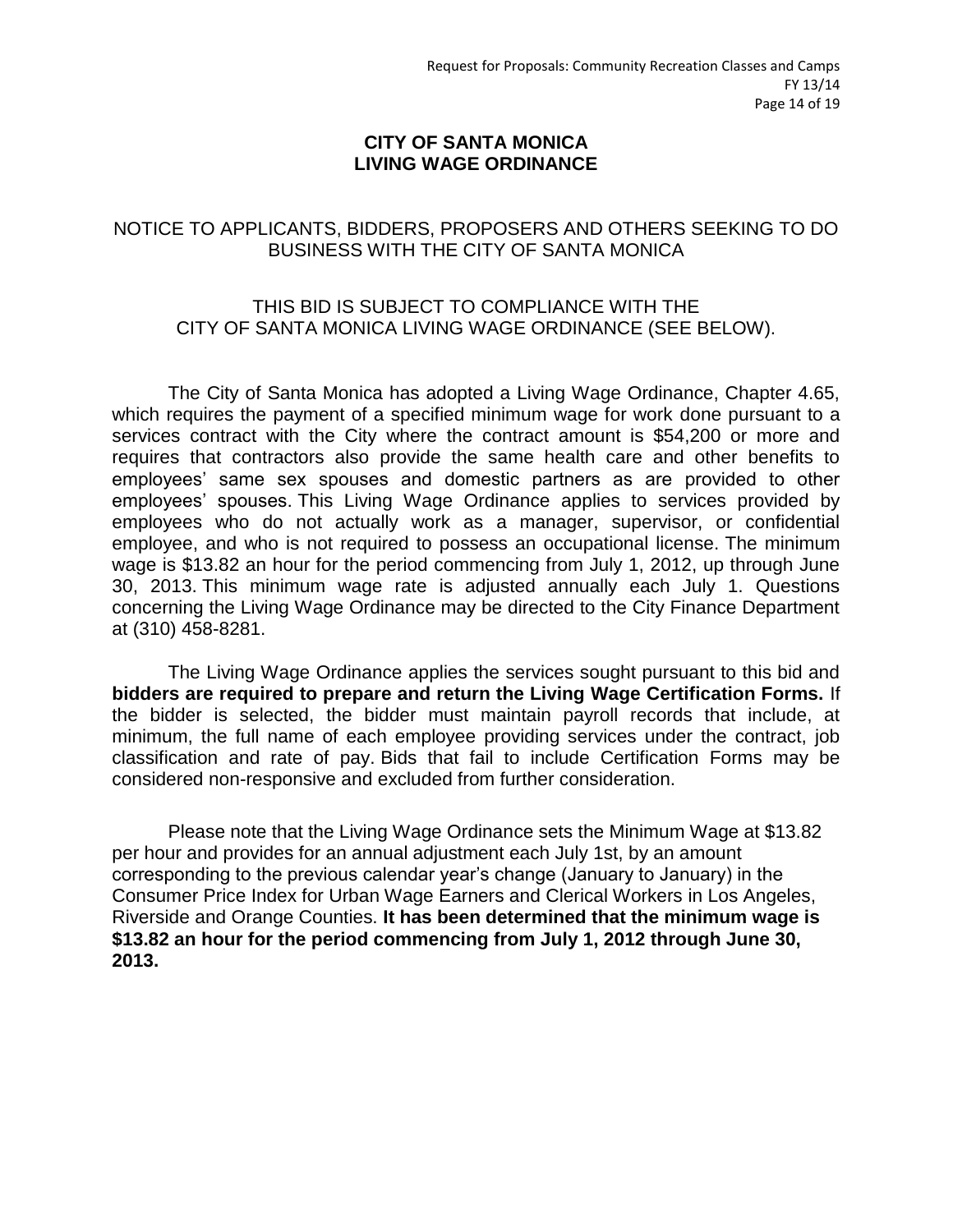#### **CITY OF SANTA MONICA LIVING WAGE ORDINANCE**

# **Certification for Providers of Services to the City of Santa Monica (Fiscal Year 12/13 – July 1, 2012 through June 30, 2013)**

# *TO BE COMPLETED BY ALL CONTRACTORS PROVIDING SERVICES TO THE CITY OF SANTA MONICA IN EXCESS OF \$54,200*

The City of Santa Monica Municipal Code Chapter 4.65, Living Wage Ordinance (LWO), establishes a Minimum Wage of \$13.82 per hour<sup>1</sup> for certain employees of contractors providing services to the City where services exceed \$54,200 and requires that contractors also provide the same health care and other benefits to employees' same sex spouses and domestic partners as are provided to other employees' spouses.

An employee covered by the LWO is any person who does not actually work as a manager, supervisor, or confidential employee, and who is not required to possess an occupational license. Contractors with collective bargaining agreements covering those employees assigned to contract are exempt from the wage requirements of the Living Wage Ordinance only if the waiver is explicitly set forth in such agreement in clear and unambiguous terms.

Please prepare the following certification if you are a contractor engaging in a contract for services with the City of Santa Monica in excess of \$54,200.

Your signature on this certification grants the City permission to review any and all payroll books and records and any company documents pertaining to the benefits offered to employees to assure your compliance with the LWO during the term of the contract.

Please direct any questions and send the completed, signed Certification to:

City of Santa Monica Finance Department Attention: Living Wage Compliance Section 1717 4th Street, Suite 250 Santa Monica, CA 90401

You can also contact staff regarding living wage ordinance questions by e-mail at [finance.mailbox@smgov.net](mailto:finance.mailbox@smgov.net) or by phone 310-458-8281.

<sup>1&</sup>lt;br>Adjusted annually each July 1 by an amount corresponding to the previous year's change (January to January) in the Consumer Price Index for Urban Wage Earners and Clerical Workers 1982-84=100 for Los Angeles-Riverside-Orange County, California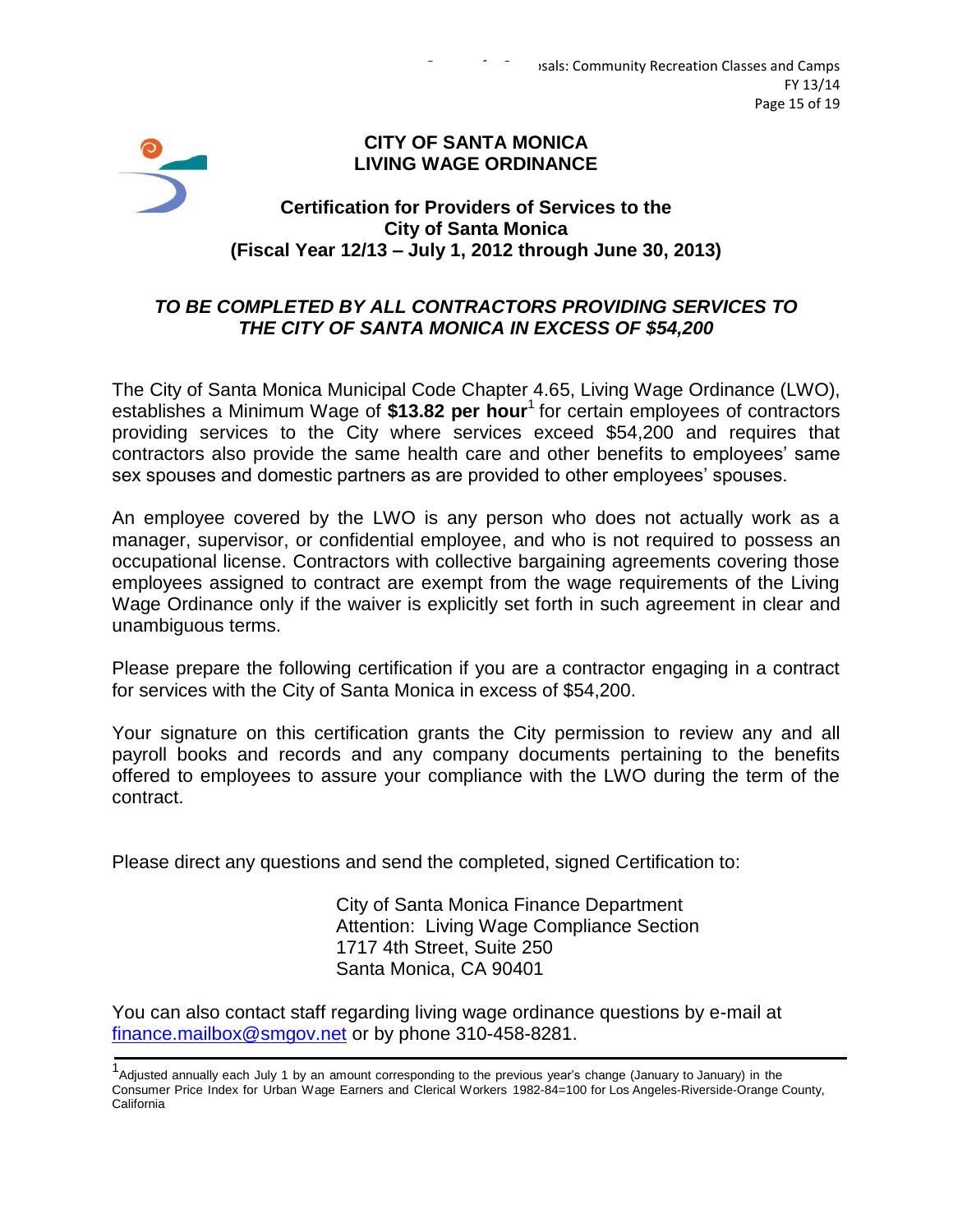П

 $\Box$ 

#### **CITY OF SANTA MONICA LIVING WAGE ORDINANCE CERTIFICATION**

#### **July 1, 2012, through June 30, 2013**

#### **TO BE COMPLETED BY ALL CONTRACTORS PROVIDING SERVICES TO THE CITY OF SANTA MONICA IN EXCESS OF \$54,200**

#### **MINIMUM WAGE - \$13.82 per hour**

Please read, complete, and sign the following:

THIS CONTRACT IS SUBJECT TO THE LIVING WAGE ORDINANCE

THIS CONTRACT IS NOT SUBJECT TO THE LIVING WAGE ORDINANCE

If this contract is not subject to the Living Wage Ordinance requirements, please note the reason below and attach supporting documentation for exemption. For example, in order to be exempt pursuant to a collective bargaining agreement, a signed collective bargaining agreement must be attached.

- (a) \_\_\_\_\_\_\_\_ contractor is a government agency and is exempt
- (b) \_\_\_\_\_\_\_\_ contractor is a City grantee and is exempt
- (c) \_\_\_\_\_\_\_\_ contractor is a non-profit corporation and is exempt
- (d) \_\_\_\_\_\_\_\_ contractor is an employer whose employees are covered by a bona fide collective bargaining agreement where the waiver is explicitly set forth in an agreement in clear and unambiguous terms
- (e) \_\_\_\_\_\_\_\_ contractor is a corporation providing banking services

The undersigned, on behalf of himself or herself individually and on behalf of his or her business or organization, hereby certifies that he or she is fully aware of Santa Monica's Living Wage Ordinance (LWO), and the applicability of the LWO, and the applicability of the subject contract, as determined herein. The undersigned further agrees to be bound by all terms of the LWO, as mandated in all sections of Santa Monica Municipal Code, Chapter 4.65. If, at any time during the term of the contract, the answers to the questions posed herein change so that Contractor would be subject to the LWO, Contractor will promptly notify the Director of Finance in writing. Contractor further understands and agrees that the failure to comply with the LWO, this certification, or the terms of the Contract as it applies to the LWO, shall constitute a default of the Contract, which shall be grounds for termination. City shall have the right to examine all books and records of the Contractor as they relate to compliance with the LWO. Payroll records shall at a minimum include the full name of each employee performing labor or providing services under the contract, job classification, and rate of pay.

These statements are made under penalty of perjury under the laws of the State of California.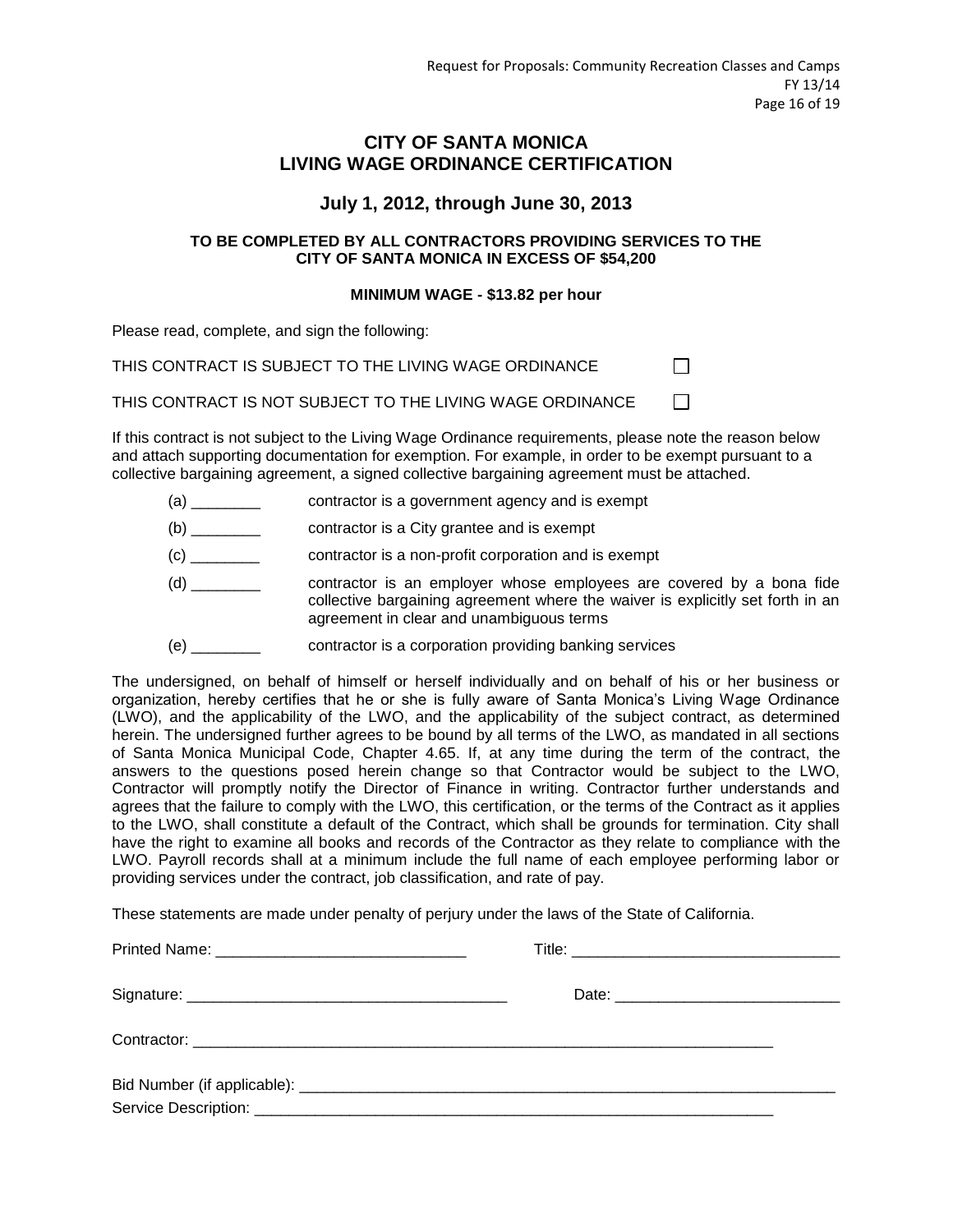# **CITY OF SANTA MONICA PERSONNEL & BENEFITS INFORMATION**

Bidders are required to provide the following personnel and benefits information, which will be used by City staff as a tool to conduct bid evaluation and cost analysis for in-house versus outsourced services. Please use a separate sheet of paper if the spaces below are not sufficient.

- 1. Please indicate the number of **supervisors/managers** assigned to this work:
	- \_\_\_\_\_\_\_\_\_ **Please provide the requested information below for these employees.**
	- **EXECT** List multiple employees in the same job classification separately.

|    | <b>Title</b> | # of Annual Hours | <b>Hourly Rate</b> |
|----|--------------|-------------------|--------------------|
| 1. |              |                   | \$                 |
| 2. |              |                   | \$                 |
| 3. |              |                   | \$                 |
| 4. |              |                   | \$                 |
| 5. |              |                   | \$                 |
| 6. |              |                   | \$                 |

**Attach additional pages if necessary.** 

- 2. Please indicate the number of **full-time employees** assigned to this work:
	- \_\_\_\_\_\_\_\_\_\_\_ **Please provide the requested information below for these employees.**
	- List multiple employees in the same job classification separately.
	- Attach additional pages if necessary.

|    | <b>Title</b> | # of Annual Hours | <b>Hourly Rate</b> |
|----|--------------|-------------------|--------------------|
|    |              |                   | \$                 |
| 2. |              |                   | \$                 |
| 3. |              |                   | \$                 |
| 4. |              |                   | \$                 |
| 5. |              |                   | \$                 |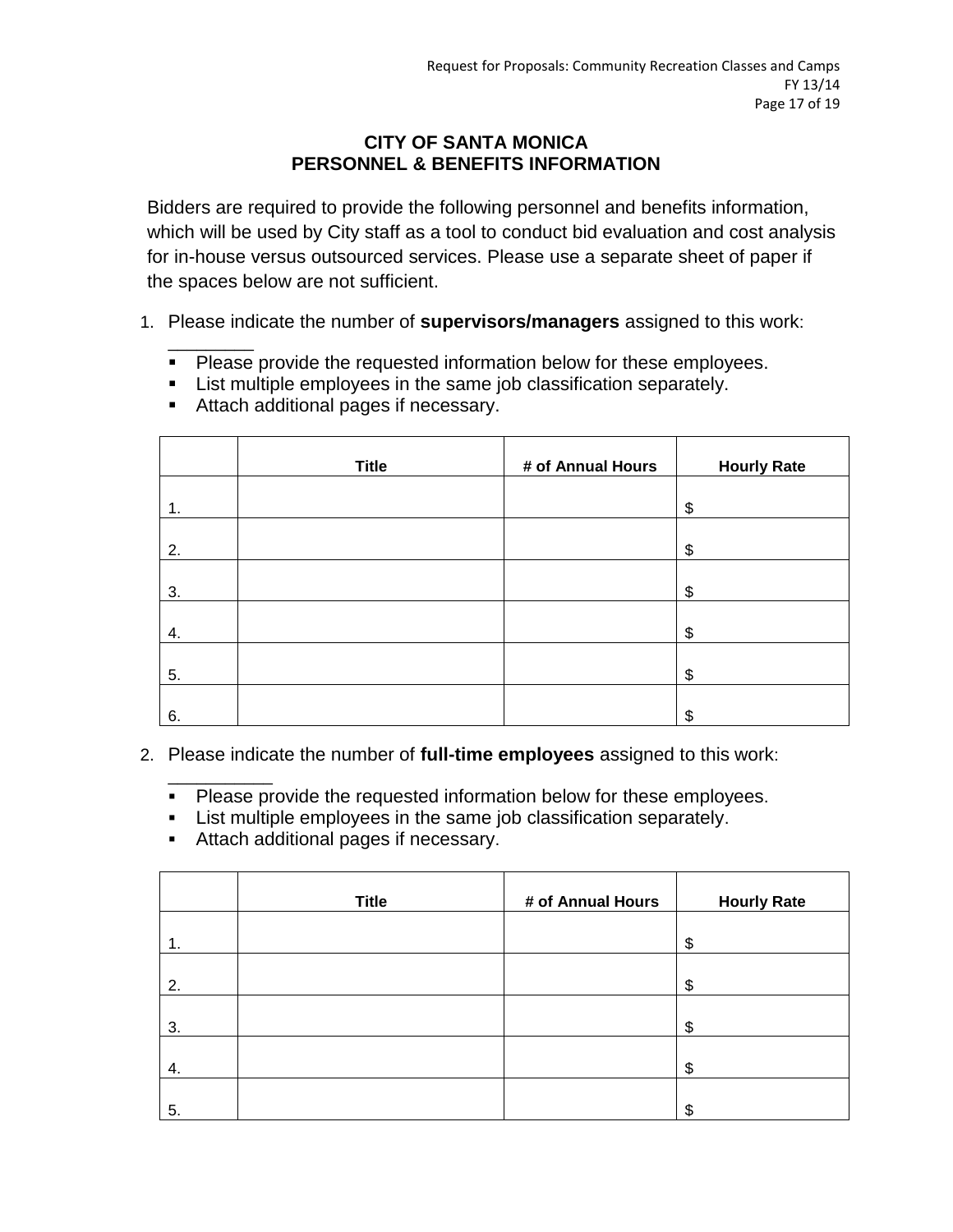\_\_\_\_\_\_\_\_\_\_\_\_\_\_\_\_\_\_\_\_\_\_\_\_\_\_\_\_\_\_\_\_\_\_\_\_\_\_\_\_\_\_\_\_\_\_\_\_\_\_\_\_\_\_\_\_\_\_\_\_\_\_\_\_

\_\_\_\_\_\_\_\_\_\_\_\_\_\_\_\_\_\_\_\_\_\_\_\_\_\_\_\_\_\_\_\_\_\_\_\_\_\_\_\_\_\_\_\_\_\_\_\_\_\_\_\_\_\_\_\_\_\_\_\_\_\_\_\_

\_\_\_\_\_\_\_\_\_\_\_\_\_\_\_\_\_\_\_\_\_\_\_\_\_\_\_\_\_\_\_\_\_\_\_\_\_\_\_\_\_\_\_\_\_\_\_\_\_\_\_\_\_\_\_\_\_\_\_\_\_\_\_\_

#### • NUMBER OF EMPLOYEES AFFECTED BY LIVING WAGE:

- 3. Do your employees receive paid vacations? If so, how many days per year.
- 4. Do your employees receive paid sick days? If so, how many days per year.
- 5. Please list all paid holidays, if any.
- 6. Do your employees receive paid medical benefits (e.g., health, dental, vision)? If yes, do they contribute to their medical, dental, and/or vision insurances or are they fully covered by the company?
- 7. Do your employees receive life insurance? If yes, do they contribute to their life insurance or are they fully covered by the company?

\_\_\_\_\_\_\_\_\_\_\_\_\_\_\_\_\_\_\_\_\_\_\_\_\_\_\_\_\_\_\_\_\_\_\_\_\_\_\_\_\_\_\_\_\_\_\_\_\_\_\_\_\_\_\_\_\_\_\_\_\_\_\_\_

\_\_\_\_\_\_\_\_\_\_\_\_\_\_\_\_\_\_\_\_\_\_\_\_\_\_\_\_\_\_\_\_\_\_\_\_\_\_\_\_\_\_\_\_\_\_\_\_\_\_\_\_\_\_\_\_\_\_\_\_\_\_\_\_

- 8. Do your employees receive any type of pension (e.g., 401k) or just social security? If you do offer 401k, does the company match the employees' contribution to the program?
- 9. Does your company provide any safety equipment (e.g., back brace, uniforms, working boots, goggles, etc.) to your employees? If so, please list all items.

 $\overline{\phantom{a}}$  , and the contribution of the contribution of the contribution of the contribution of the contribution of the contribution of the contribution of the contribution of the contribution of the contribution of the

\_\_\_\_\_\_\_\_\_\_\_\_\_\_\_\_\_\_\_\_\_\_\_\_\_\_\_\_\_\_\_\_\_\_\_\_\_\_\_\_\_\_\_\_\_\_\_\_\_\_\_\_\_\_\_\_\_\_\_\_\_\_\_\_

10.Does your company issue an employee handout [i.e. a booklet or documents that state the benefits (e.g., health insurance, retirement programs, etc.) to new